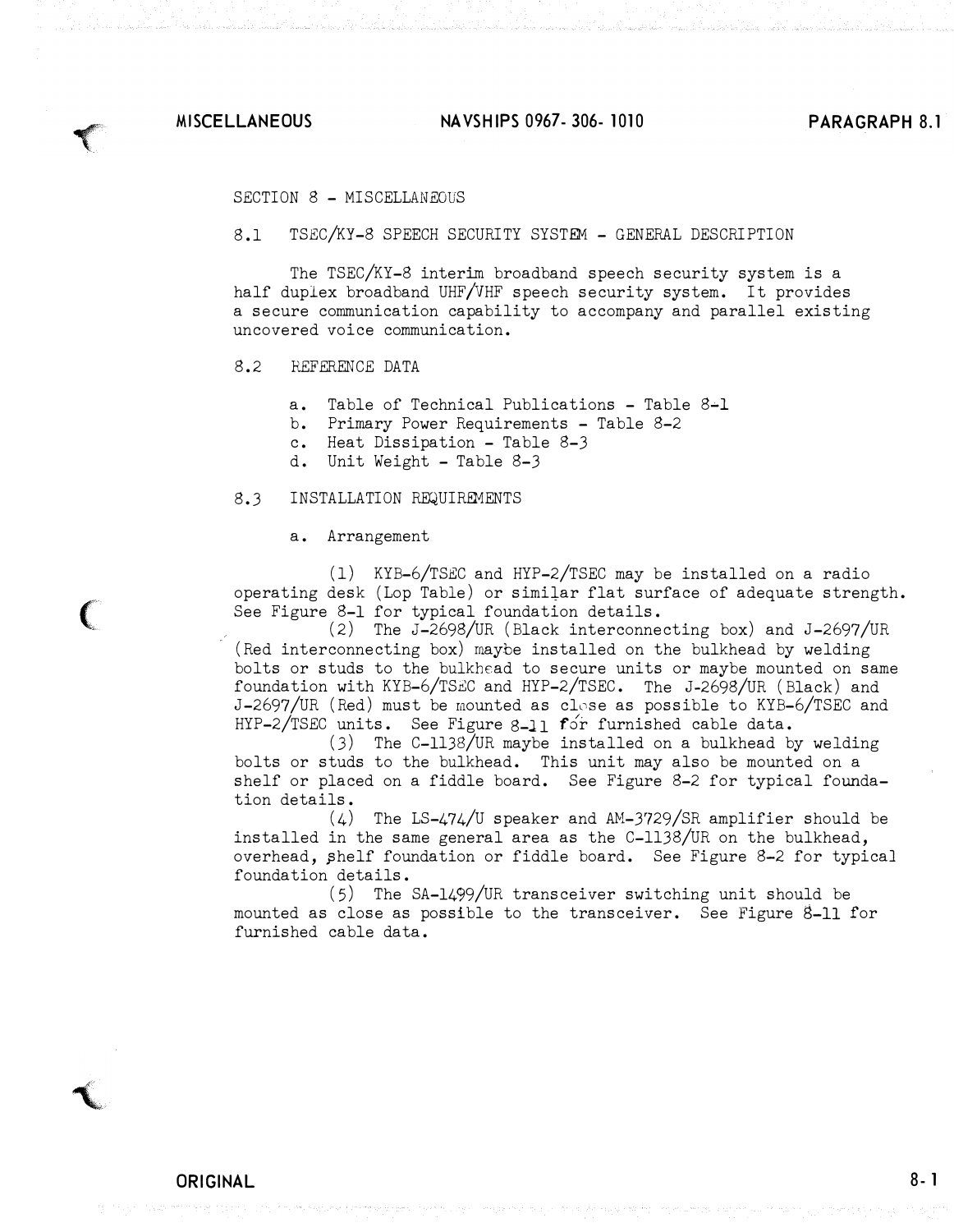### PARAGRAPH 8.3 NAVSHIPS 0967-306-1010 MISCE'LANEOUS



)

**J** 

SECTION 8 - MISCELLANEOUS (Continued)

### 8.3 INSTALLATION REQUIREMENTS

- b. Outline and Mounting Dimension:
	- $(1)$  TSEC/KY-8 Figure 8-3
	- $(2)$  J-2698/UR Figure 8-4
	- ( <sup>3</sup> ) J-2697/UR Figure 8-5
	- 4) SA-1499/UR Figure 8-6
	- $(5)$  AM-3729/SR Figure 8-7
	- <sup>6</sup> ) C-1138/UR Figure 8-8
	- <sup>7</sup> ) LS-474/U Figure 8-9
	- <sup>8</sup> ) AN/VRC-46 See Section 2
	- $(9)$  AN/SRC-20/21 See Section 2

c. Grounding Specifications - All bonding and grounding to be in accordance with Table 8-l Item No. 5.

8.4 CABLE DIAGRAH AND CONNECTION DETAILS

a. Elementary Connections - Figure 8-10

b. Electronics Installation and Haintenance Standards - To be in accordance with Table 8-1 Item No. 8.

c. Security Requirements - Consult Type Commander.

8.5 FIELD CHANGE REQUIREMENTS - See Table 8-l Item No. 8.

ORIGINAL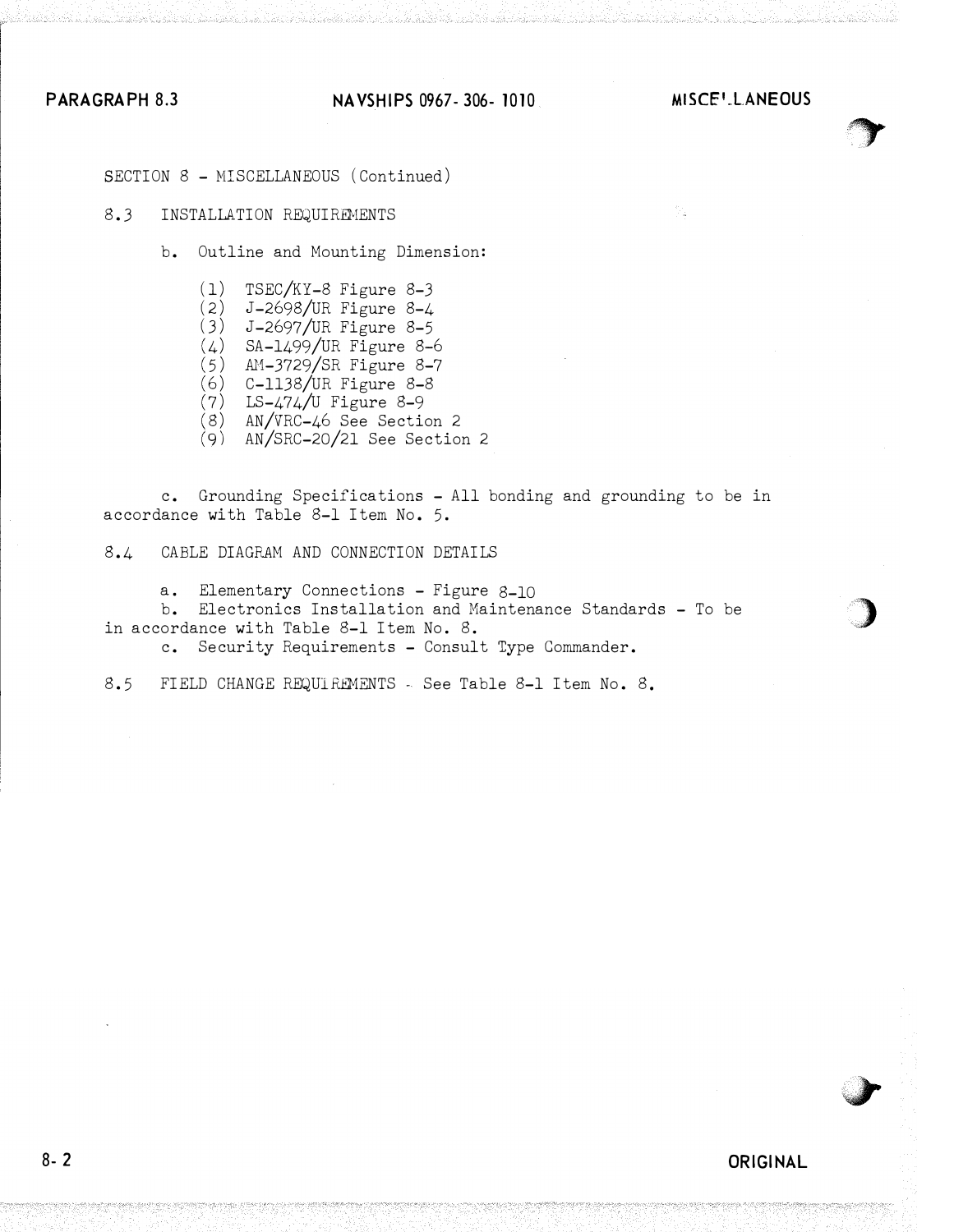**Contract Contract Contract Contract Contract Contract Contract Contract Contract Contract Contract Contract Contract Contract Contract Contract Contract Contract Contract Contract Contract Contract Contract Contract Contr** 

| ORIGINAL                   | <b>ITEM</b><br>NO.       | NAVSHIPS NO.<br>DRAWING NO.<br>MIL. STD. NO. | <b>TITLE</b>                                                                                                                       |                        |  |  |
|----------------------------|--------------------------|----------------------------------------------|------------------------------------------------------------------------------------------------------------------------------------|------------------------|--|--|
|                            | 1                        | NAVSHIPS<br>0967-190-3020                    | Interim Systems Manual for TSEC/KY-8                                                                                               | <b>MISCELLANEOUS</b>   |  |  |
|                            | $\mathbf{2}$             | NAVSHIPS -<br>0967-105-8010                  | Technical Manual for Audio Frequency Amplifier AM-3729/SR                                                                          |                        |  |  |
|                            | $\overline{\mathcal{E}}$ | 0967-191-5010                                | Technical Manual for Radio Set Control C-1138A/UR                                                                                  |                        |  |  |
|                            | 4                        | 0280-538-2000                                | Instruction Sheet for NT-51007A                                                                                                    | NAVSHIPS 0967-306-1010 |  |  |
|                            | 5                        | Mil. Std.<br>1310A (NAVY)                    | Shipboard Bonding and Grounding Methods for Electromagnetic Compatibility                                                          |                        |  |  |
|                            | 6                        | *FSC<br>02227-10D-1421                       | Interim KY-8 Installation Plan (NSEF)                                                                                              |                        |  |  |
|                            | $\overline{7}$           | 0981-052-8090                                | Data Pertaining to Electrical Shipboard Cable                                                                                      |                        |  |  |
|                            | 8                        | 0967-000-0000                                | Electronics Installation and Maintenance Books.                                                                                    |                        |  |  |
|                            |                          |                                              |                                                                                                                                    | TABLE                  |  |  |
| $\tilde{\phantom{a}}$<br>ພ |                          |                                              | *These plans are not essential for installation but if available use as reference.<br>TABLE OF TECHNICAL PUBLICATIONS<br>TABLE 8-1 | ဇု                     |  |  |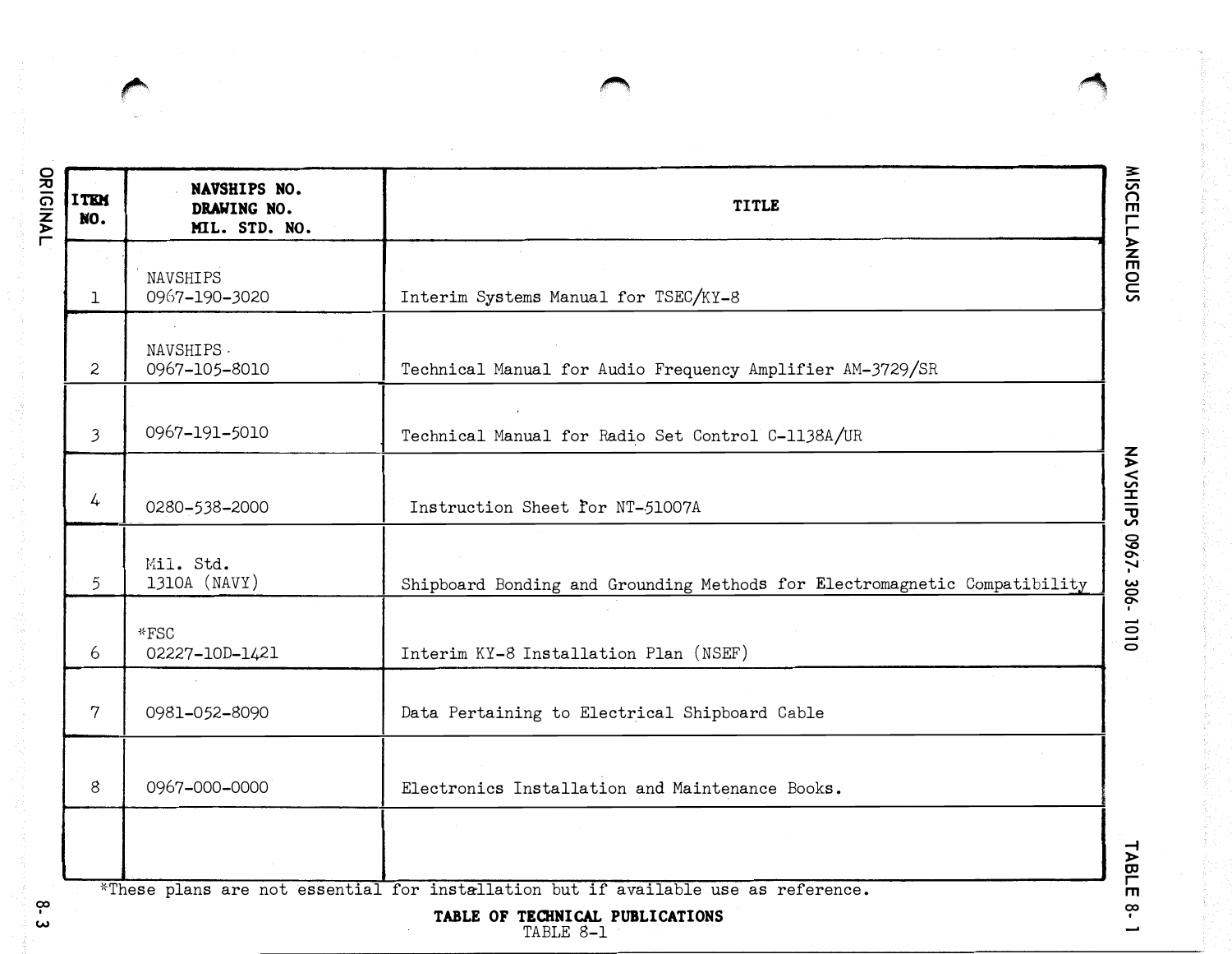| и<br>EOU | EQUIPMENT  | <b>VOLTAGE</b>                                                                                  | CURRENT      | POWER        | REMARKS |
|----------|------------|-------------------------------------------------------------------------------------------------|--------------|--------------|---------|
| ш        | HYP-2/TSEC | $\begin{vmatrix} 115 \ \text{VAC} \ \text{(RED)} \ 60 \ \text{Hz} \end{vmatrix}$ , Single Phase | 1.11<br>AMPS | 130<br>Watts |         |
| m<br>z.  | AM-3729/SR | 115 VAC (RED)<br>60 Hz, Single Phase                                                            |              | 30<br>Watts  |         |

### TABLE OF PRIMARY POWER REQUIREMENTS TABLE 8-2

,., •

| <b>HEAT</b><br>DISSIPATION | UNIT<br>WEIGHT       | REMARKS |
|----------------------------|----------------------|---------|
| 80.8 Watts                 | 36 Lbs.              |         |
| 130 Watts                  | 24.75 Lbs.           |         |
|                            | 18 Lbs.              |         |
| 30 Watts                   | $11\frac{1}{4}$ Lbs. |         |
|                            | $13$ Lbs.            |         |
|                            | Approx.<br>$5$ Lbs.  |         |
|                            | Approx.<br>$2$ Lbs.  |         |
|                            | Approx.<br>$2$ Lbs.  |         |
|                            | Approx.<br>$2$ Lbs.  |         |
|                            |                      |         |
|                            |                      |         |

 $67 - 306$ g; <u>ፚ</u> HS<br>V<br>A<br>N<br>X<br>

<u>0 رح</u>

 $8 - 4$ 

 $\mathbf{\hat{z}}$  $\circ$  $\mathsf{g}% _{T}\!\left( t\right) \equiv\left( 1-\left\{ 1\right\} \right)$ 

 $\rightarrow$ >,:/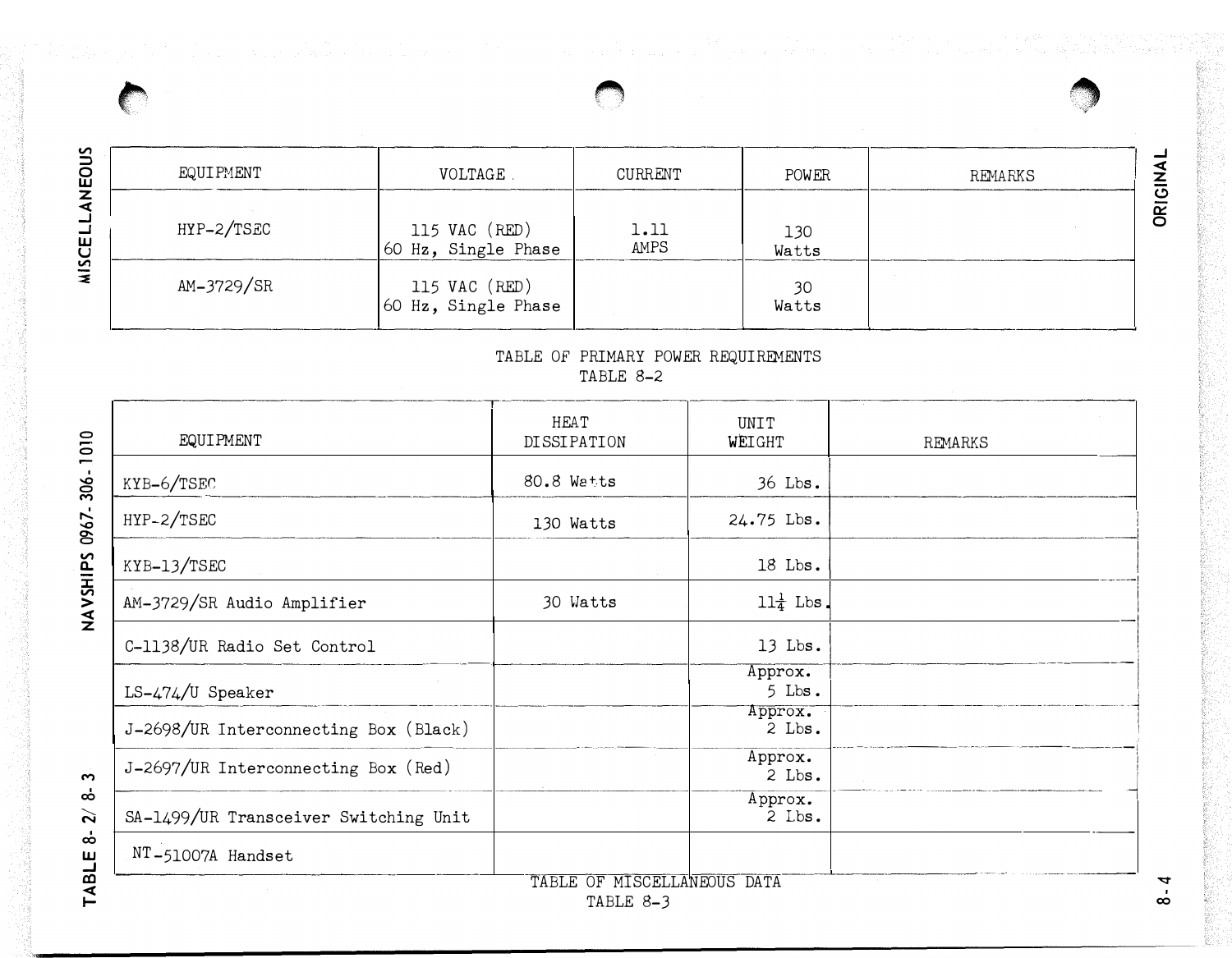

1. Thickness (Dim. "T") of material to be furnished on location. 2. All variable dimensions and type of foundation to be speci-

- 
- 
- fied on location.
	- 3. Foundation for KYB-6/TSEC and HYP-2/TSEC to be as follows:
		- a. Plating (7.65 #Plt. steel),  $\frac{1}{4}$ " thick aluminum
		- b. Type "B" shelf foundation
		- c. For installation with stiffener in way of unit: Dimension "A" =  $20"$  + depth of stiffener, dimension "B" =  $26"$ , dimension "C" = 9", dimension  $"D" = 2"$
		- d. For installation with no stiffener interference: dimension "A" = 20", dimension "B" = 26", dimension "C" = 9", dimension "D" = 2".

|                  | LIST OF MATERIAL QUANTITIES FOR ONE FDN |             |                 |                    |                 |  |  |  |
|------------------|-----------------------------------------|-------------|-----------------|--------------------|-----------------|--|--|--|
| <b>PC</b><br>NO. | <b>NAME</b>                             |             | <b>MATERIAL</b> | MT'L SPEC.         | <b>REMARKS</b>  |  |  |  |
|                  | PLT (SEE NOTE #2)                       |             | MED. STL.       | <b>MIL-S-16113</b> | TYPE "A"        |  |  |  |
|                  | PLT (SEE NOTE #2)                       |             | MED. STL        | <b>MIL-S-16113</b> | TYPE "B"        |  |  |  |
|                  | PLT (SEE NOTE #2)                       |             | AL-615-T6       | QQ-A-327           |                 |  |  |  |
| $\mathbf{2}$     | PLT (SEE NOTE #2)                       |             | <b>MED STL</b>  | <b>MIL-S-16113</b> |                 |  |  |  |
| 3                | 1/4" HEX H.D. BOLT                      | AS<br>REQ'D | C.R.S.          | <b>MIL-B-857</b>   | <b>TYPE "C"</b> |  |  |  |
| 4                | <b>14" HEX NUT</b>                      |             |                 | <b>MIL-B-857</b>   |                 |  |  |  |
| 5                | 1/4" DIA-FLAT WASHER                    |             |                 | <b>MIL-S-854</b>   |                 |  |  |  |
|                  |                                         |             |                 |                    |                 |  |  |  |

### NOTES:

4. Size and location of mounting bolts to be taken from equipment.

ORIGINAL

# KYB-6/TSEC AND HYP-2/TSEC TYPICAL FOUNDATION DETAILS

# FIGURE 8-1

8- 5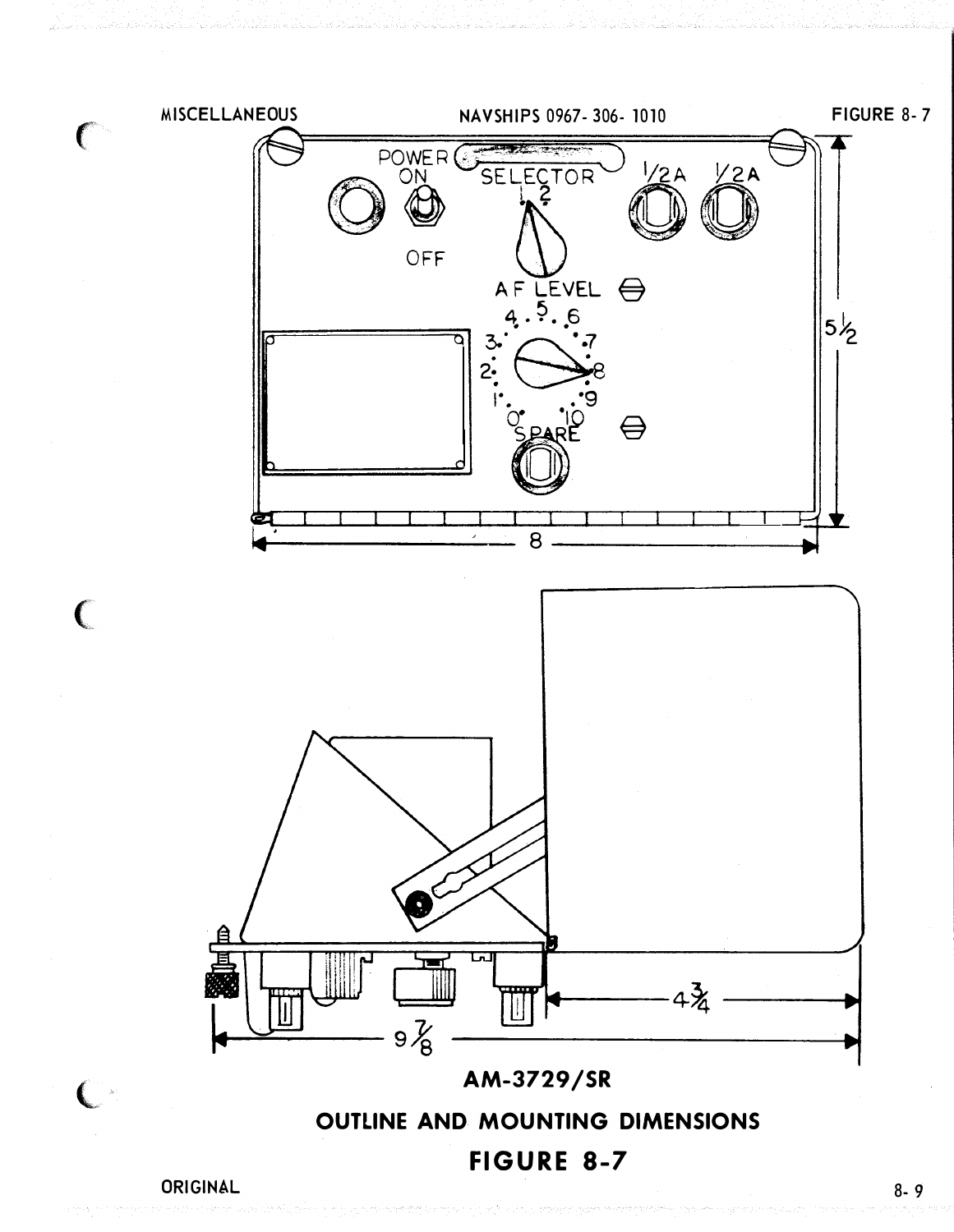C-1138/UR, LS-474/U AND AM-3729/SR TYPICAL FOUNDATION DETAILS FIGURE 8-2

ORIGINAL



### NOTES:

|            | LIST OF MATERIAL - QUANTITIES FOR ONE FOUNDATION |              |          |                   |                     |         |  |  |  |
|------------|--------------------------------------------------|--------------|----------|-------------------|---------------------|---------|--|--|--|
| Pc.<br>No. | Name                                             | No.<br>Reqd. | Material | $Mt'1$ .<br>Spec. | Federal Stk.<br>No. | Remarks |  |  |  |
|            | $7.65$ #Plt.                                     |              | M. Stl.  |                   | 9515-237-5333       |         |  |  |  |

- 1. Template all work from ship as required.
- 2. Material may be substituted to suit installation.
- 3. Size and location of mounting bolts to be taken

from equipment.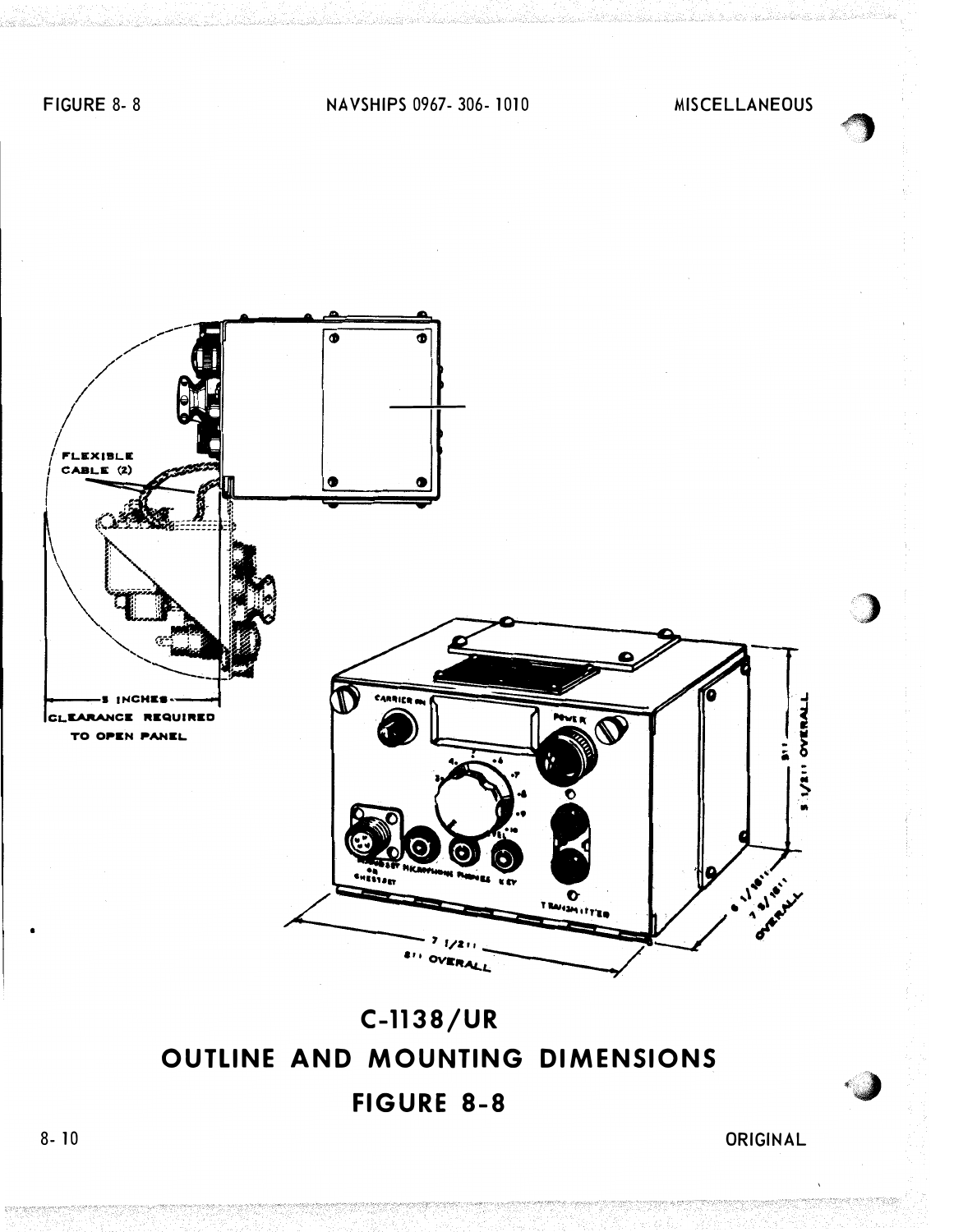

KYB-6/TSEC

HYP-2/TSEC ANCILLARY POWER SUPPLY

TSEC/KY-8

# OUTLINE AND MOUNTING DIMENSIONS

**FIGURE 8-3** 



NOTE: ALL HOLES & DIA

SHOCK MOUNTING BASE KYB-13/TSEC



ORIGINAL